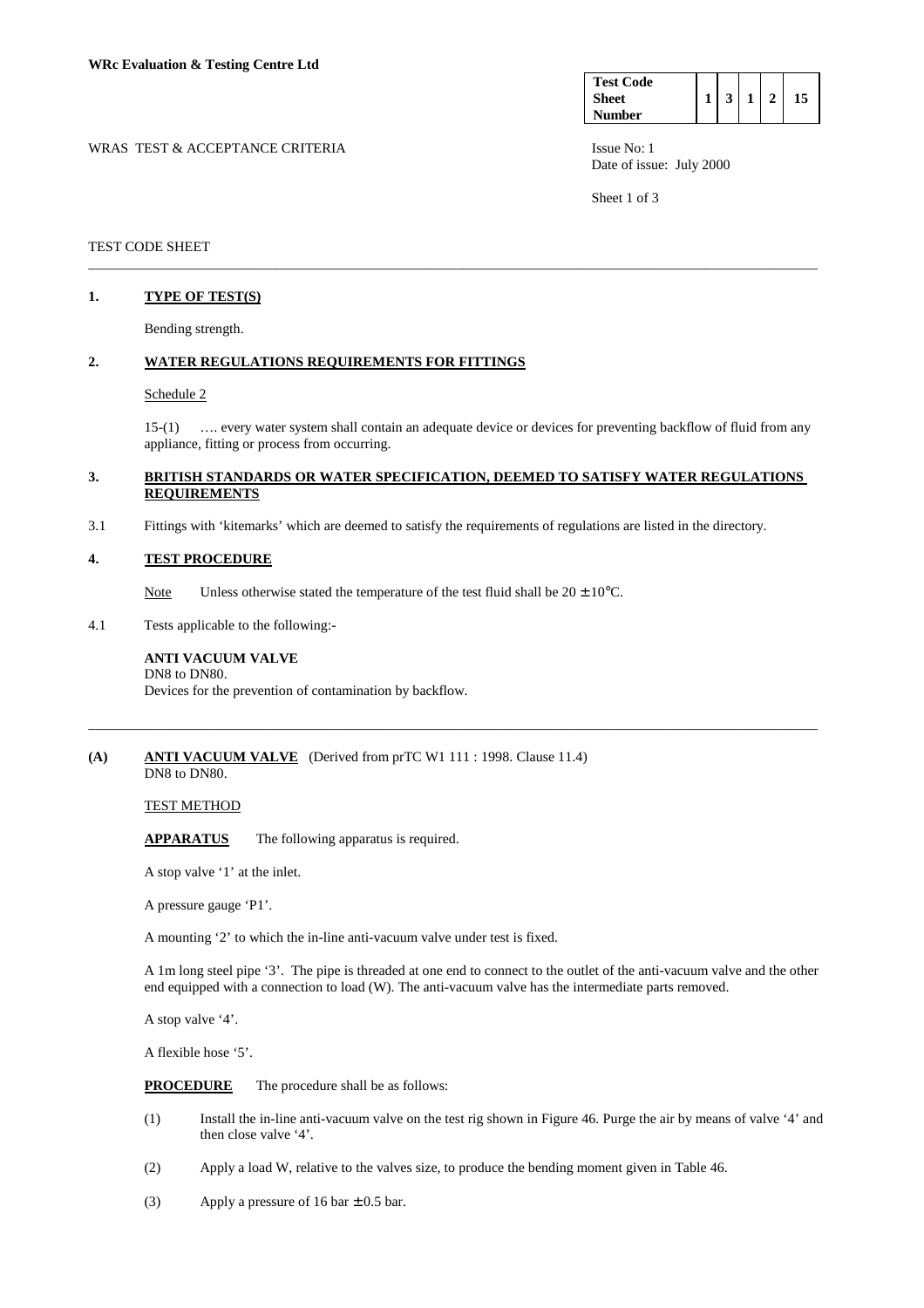| <b>Test Code</b> |  |  |    |
|------------------|--|--|----|
| <b>Sheet</b>     |  |  | 15 |
| Number           |  |  |    |

 Issue No: 1 Date of issue: July 2000

Sheet 2 of 3

(4) Hold the pressure for 10 minutes  $\pm$  30 seconds and then reduce to atmospheric.

| Nominal size - DN                           | 8  | 10 | 15 | 20  | 25  | 32  | 40  | 50  | 65  | 80  |
|---------------------------------------------|----|----|----|-----|-----|-----|-----|-----|-----|-----|
| Bending moment for<br>thread ends - Nm      | 30 | 40 | 80 | 150 | 300 | 400 | 500 | 600 | 750 | 950 |
| Bending moment for<br>compression ends - Nm | 30 | 30 | 50 | 85  | 125 | 160 | 200 | 300 | -   |     |

 NOTE: The bending moment is measured at the connection to the pipe. In calculating the bending moment, make due allowances for the mass of the pipework, valves and any loads imposed by the test equipment.

# **5. ACCEPTANCE CRITERIA**

 There shall be no leakage, permanent deformation or leakage to the body of the valve, or leakage at the air inlet. The anti-vacuum valve shall meet the TCS 1111.21 with the bending moment applied.

#### **Table 46**

\_\_\_\_\_\_\_\_\_\_\_\_\_\_\_\_\_\_\_\_\_\_\_\_\_\_\_\_\_\_\_\_\_\_\_\_\_\_\_\_\_\_\_\_\_\_\_\_\_\_\_\_\_\_\_\_\_\_\_\_\_\_\_\_\_\_\_\_\_\_\_\_\_\_\_\_\_\_\_\_\_\_\_\_\_\_\_\_\_\_\_\_\_\_\_\_\_\_\_\_\_\_\_